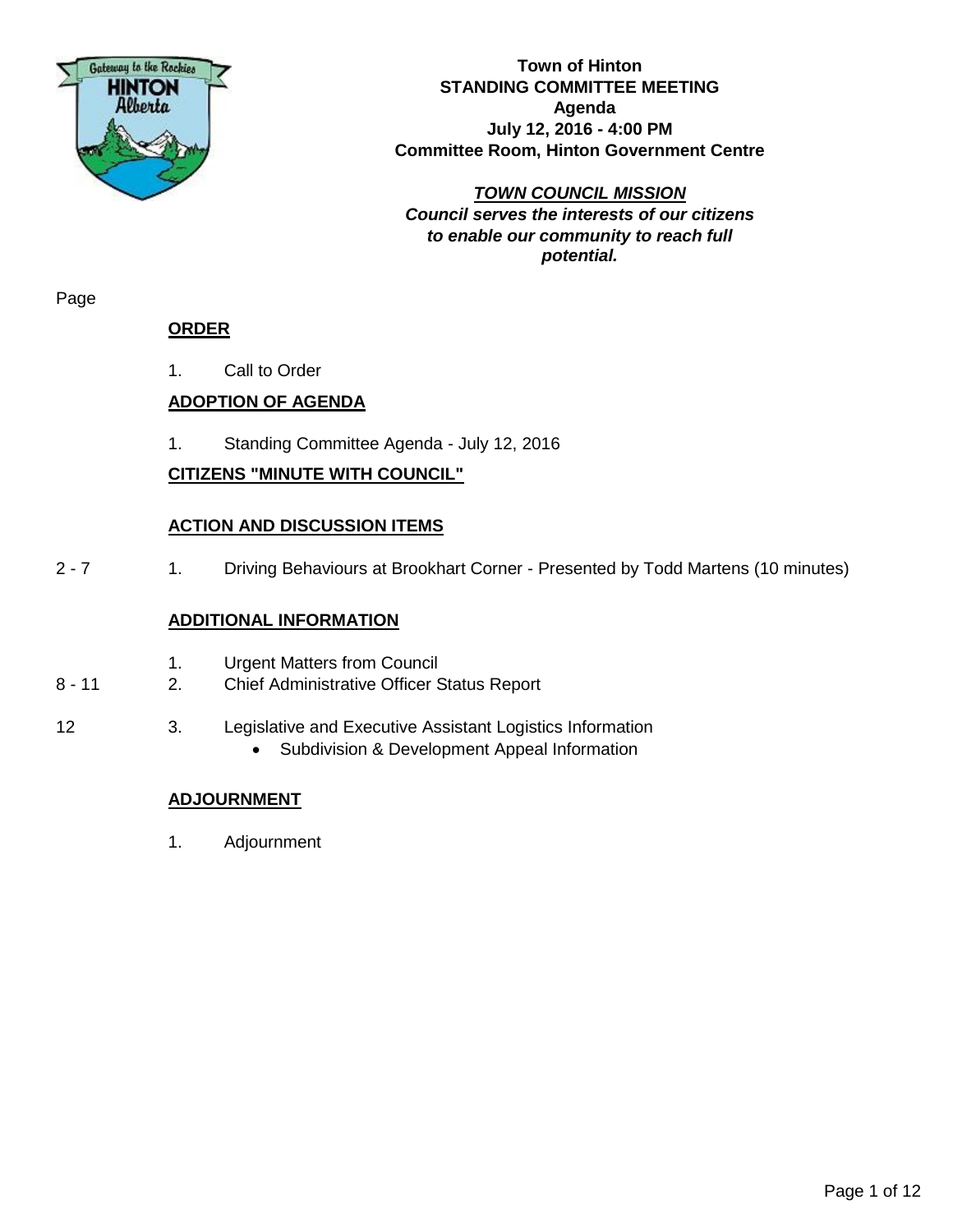

# **TOWN OF HINTON DIRECTION REQUEST**

**DATE**: July 4, 2016

# **TO: STANDING COMMITTEE MEETING OF JULY 12, 2016**

**FROM:** Todd Martens, Protective Services Manager

**APPROVED BY:** Mike Schwirtz, Chief Administrative Officer

### **RE**: **DRIVING BEHAVIOURS AT BROOKHART CORNER**

#### **Purpose**

This item is before Council to provide options and seek direction on an action item directed by Council, *to investigate 2 or 3 options for changing the driving behaviors at the Brookhart corner location.*

#### **Issue**

A large number of speeding violations are issued to drivers from the photo radar location situated by Brookhart Street in Thompson Lake. It is a high traffic area with vehicles travelling east on Highway 16 and vehicles turning east/west from both the north entrance (by Lakeview Inn) and the south entrance (by McCracken Inn).

### **Administration Comments on Situation / Options**

The CAO, Mike Schwirtz, Sgt. Todd Gray and I met and the following facts rose from the discussion:

- It is very difficult to change drivers' behaviors
- The majority of speeding violations in that area are issued to out of town vehicles
- This is not a high accident intersection (no accidents in the collective recollection)

The following options were discussed:

- Have a bylaw vehicle parked there from time to time (visible presence)
- Reduce the photo radar presence especially during long weekends
- Have RCMP traffic personnel presence during long weekends (increases visibility and therefore reduces violations)
- Install a "This is Your Speed" sign (Vermac SP715 is a trailer mount radar board, estimated costs of \$16,500.00 – could be purchased from ATE proceeds)
- Use bylaw and RCMP jointly add a spotting scope for distracted driving
- Install "important intersection ahead" flashing signs east and west bound on Highway 16 (approximately \$6,000 each)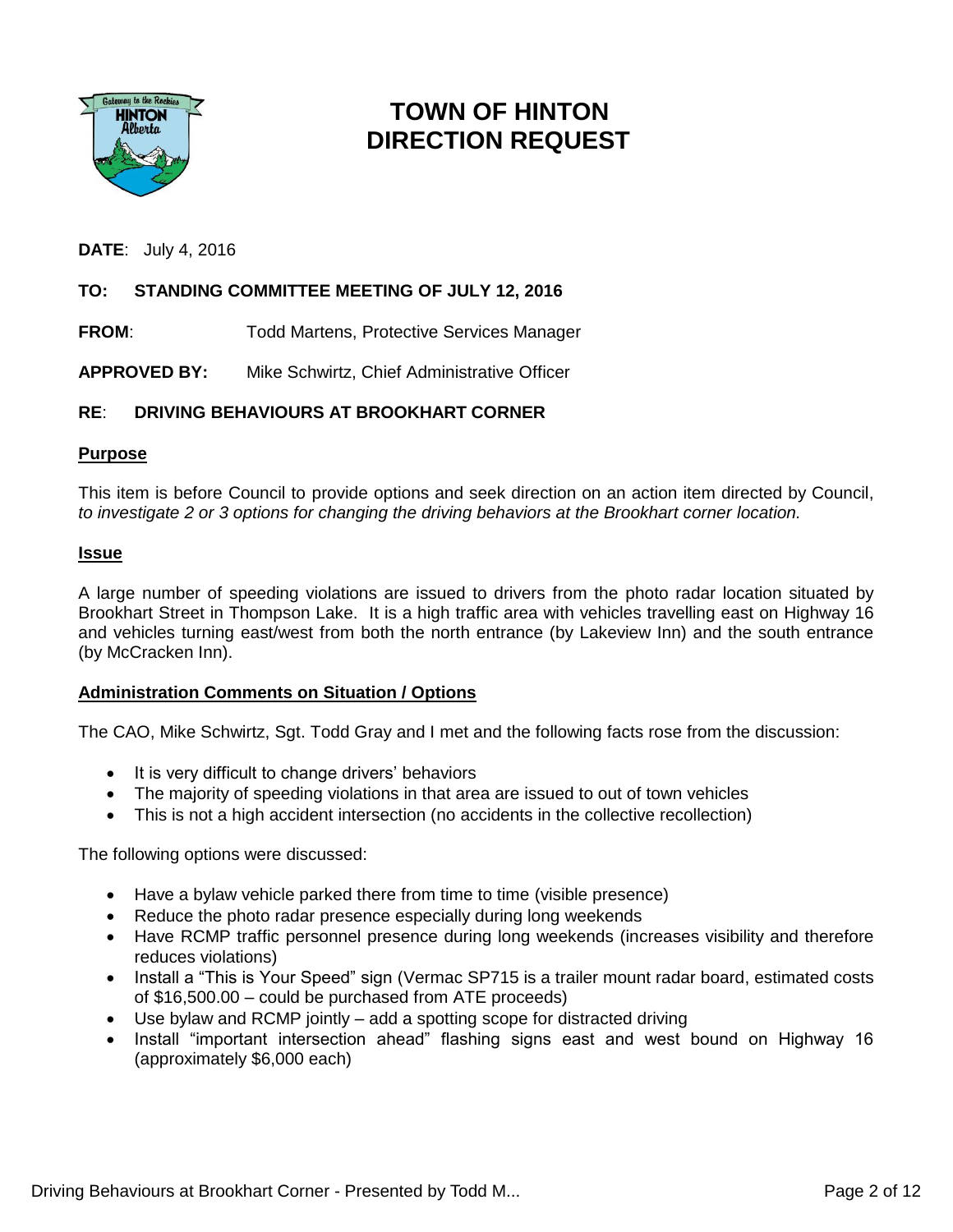Administration proposes the following options for Council's consideration:

| <b>Option</b>                                                                                                             | <b>Pros</b>                                                                                                                                                                                                                                                                                                                                                          | <b>Cons</b>                                                                                                                       |
|---------------------------------------------------------------------------------------------------------------------------|----------------------------------------------------------------------------------------------------------------------------------------------------------------------------------------------------------------------------------------------------------------------------------------------------------------------------------------------------------------------|-----------------------------------------------------------------------------------------------------------------------------------|
| A) Increased Bylaw and RCMP<br>presence (reduced photo radar<br>presence)                                                 | Both bylaw officers are<br>$\bullet$<br>now at Level 1 Peace<br>Officer status.<br>criminal<br>increase<br>May<br>$\bullet$<br>code enforcement<br>Check stop opportunities<br>May be able to utilize<br><b>Sheriffs</b>                                                                                                                                             | consistent<br><b>Not</b><br>$\bullet$<br>enforcement<br>When removed, people<br>$\bullet$<br>tend to revert back to bad<br>habits |
| B) Purchase two portable "This<br>is Your Speed" sign (\$16,500<br>each)                                                  | Proven to reduce speeds<br>$\bullet$<br>Can be used in different<br>areas<br>All seasons                                                                                                                                                                                                                                                                             | People may stop paying<br>attention<br>the<br>once<br>immediate effects of the<br>surprise wear off                               |
| C)<br>Research<br>cost<br>and<br>"important<br>effectiveness<br>of<br>intersection ahead" flashing sign<br>(\$6,000 each) | Reserved for higher class<br>$\bullet$<br>intersections<br>with<br>complex<br>geometric<br>configurations,<br>problematic<br>traffic<br>difficult<br>maneuvers and<br>environmental conditions<br>at an upcoming major<br>junction<br>Should<br>only<br>be<br>considered along a major<br>highway in advance of a<br>major junction or<br>two<br>provincial highways | <b>Not</b><br>intended<br>as<br>$\bullet$<br>a<br>measure to slow down<br>vehicles along a major<br>highway                       |
| D) Research cost of 3D illusions                                                                                          | May<br>be<br>in<br>used<br>$\bullet$<br>conjunction<br>with<br>promoting Hinton                                                                                                                                                                                                                                                                                      | Feasibility<br>of<br>installing<br>$\bullet$<br>provincial<br>them<br>on<br>a<br>highway?<br>Cost and wear ability                |

### **Administration's Conclusion / Proposed Direction**

The stretch of highway that we are reviewing is an 80 km/h zone but it looks and feels like a 100 km/h zone. This has been found to impact driver behavior. It is important to note that approximately 80% of the violations given out at this location are to out of town drivers. It appears that Hinton drivers are abiding by the speed limit in this area.

Administration plans to increase RCMP and Bylaw presence at the intersection of Brookhart Street and Highway 16. We believe this increased presence will further deter drivers from speeding along this stretch of highway. What long term speed reduction effects this causes remains to be seen but can be monitored by reviewing the number of violations issued in this area over the next several months.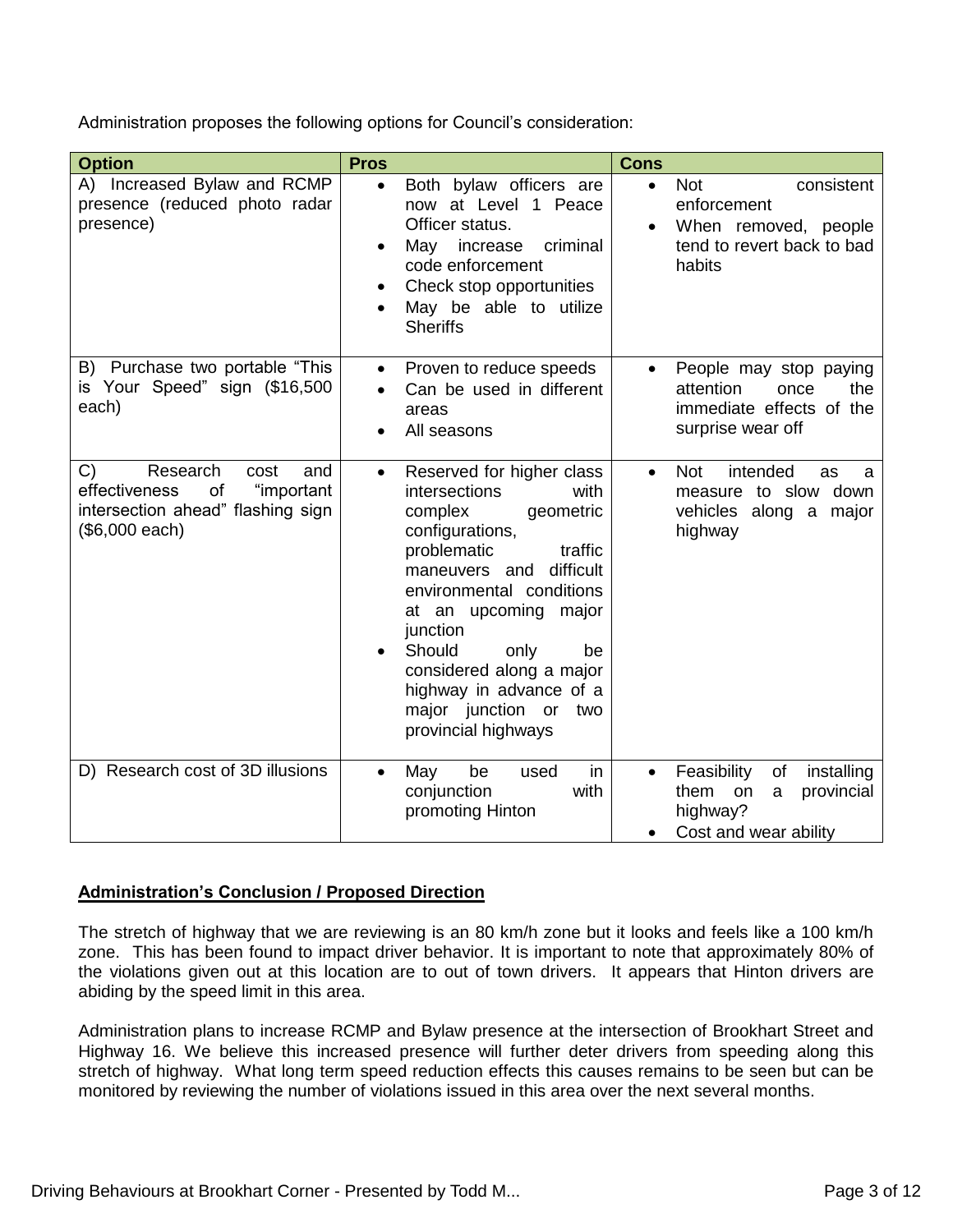When RCMP and Bylaw are set up in that area we will reassign photo radar to another location.

The increased enforcement presence will periodically be in the form of a police check stop and may include provincial Sherriff's as well. This will serve to not only reduce speed but could also increase criminal code enforcement for other violations and crimes (expired insurance/registration, outstanding warrants, illegal drugs, etc.). It would also increase public interaction with our law enforcement personnel which typically has a positive overall effect.

The use of portable Driver Feedback signs flashing the vehicles current speed would serve to help make the driver more aware of their speed as they travel through that 80 km/h zone. These signs have proven to be very effective in our school zones and with the advantage of portable signs we can move them to other areas of our community. Administration would like Council to consider using ATE proceeds to purchase two portable speed display signs (approximately \$33,000), and two permanent 'important intersection ahead" signs (approximate total of \$12,000).

Some other communities have utilized 3-D imaging in certain locations to help raise awareness and change driver behaviors. Some samples can be seen in the attachment. This could be a great economic development feature for our community as well.

Administration has not researched the cost of these 3-D images nor have we enquired whether they can be installed on a provincial highway. We can do that if this is something that Council is interested in pursuing further?

In summary Administration is looking for Council's comments and direction to bring back to a Regular Council meeting the concept of the increased presence at that intersection and for the consideration of purchasing two portable Driver Feedback signs (\$33,000) and two permanent "Important Intersection Ahead" signs (\$12,000).

### **Chief Administrative Officer Comments**

Administration is seeking Council direction to further pursue any or all of the options presented in this report or any other options that Council would like us to explore and or implement. The idea of increased RCMP and Bylaw presence will be coordinated between the two agencies and implemented shortly.

#### **Attachment**

1. 3D Images for Highway 16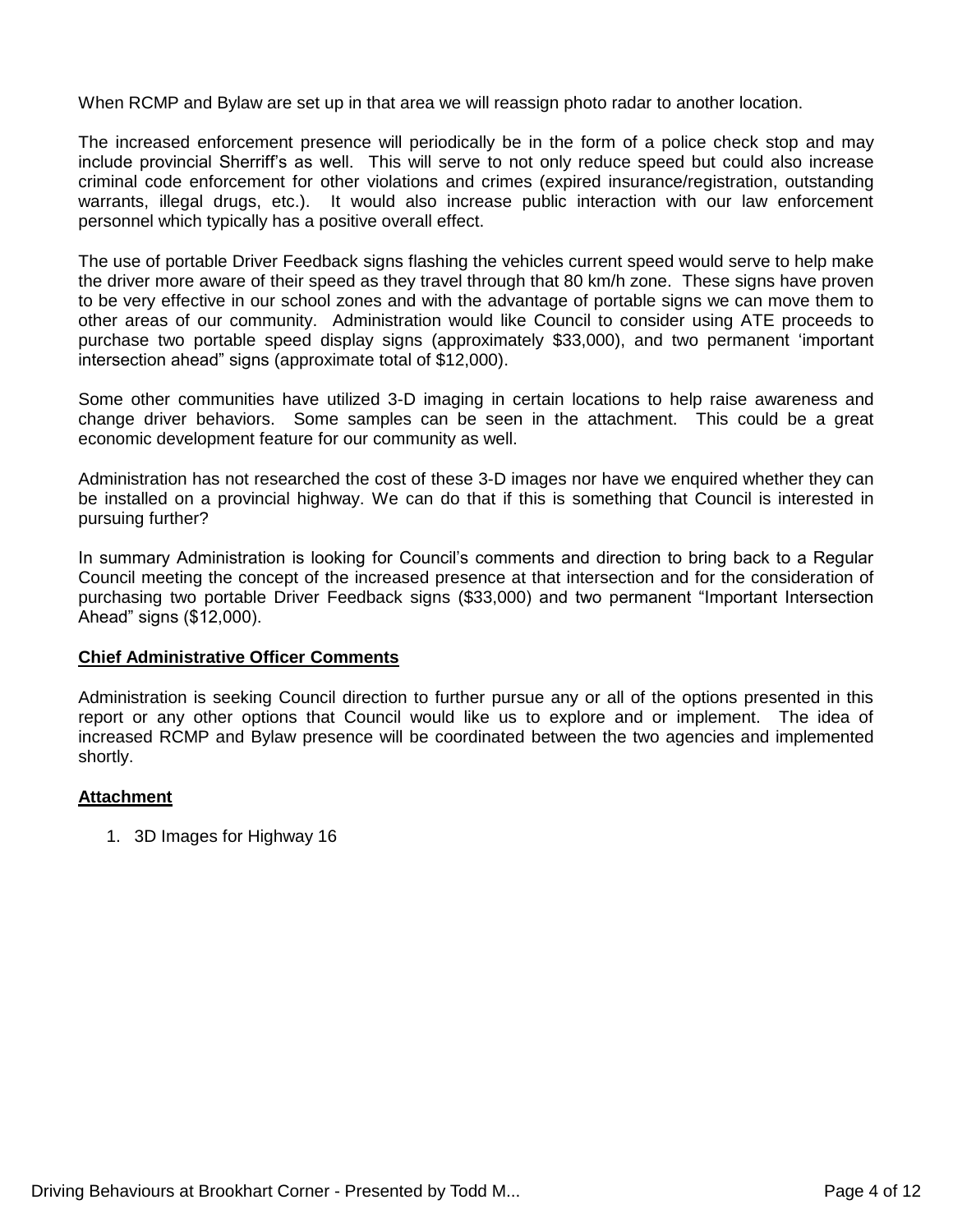

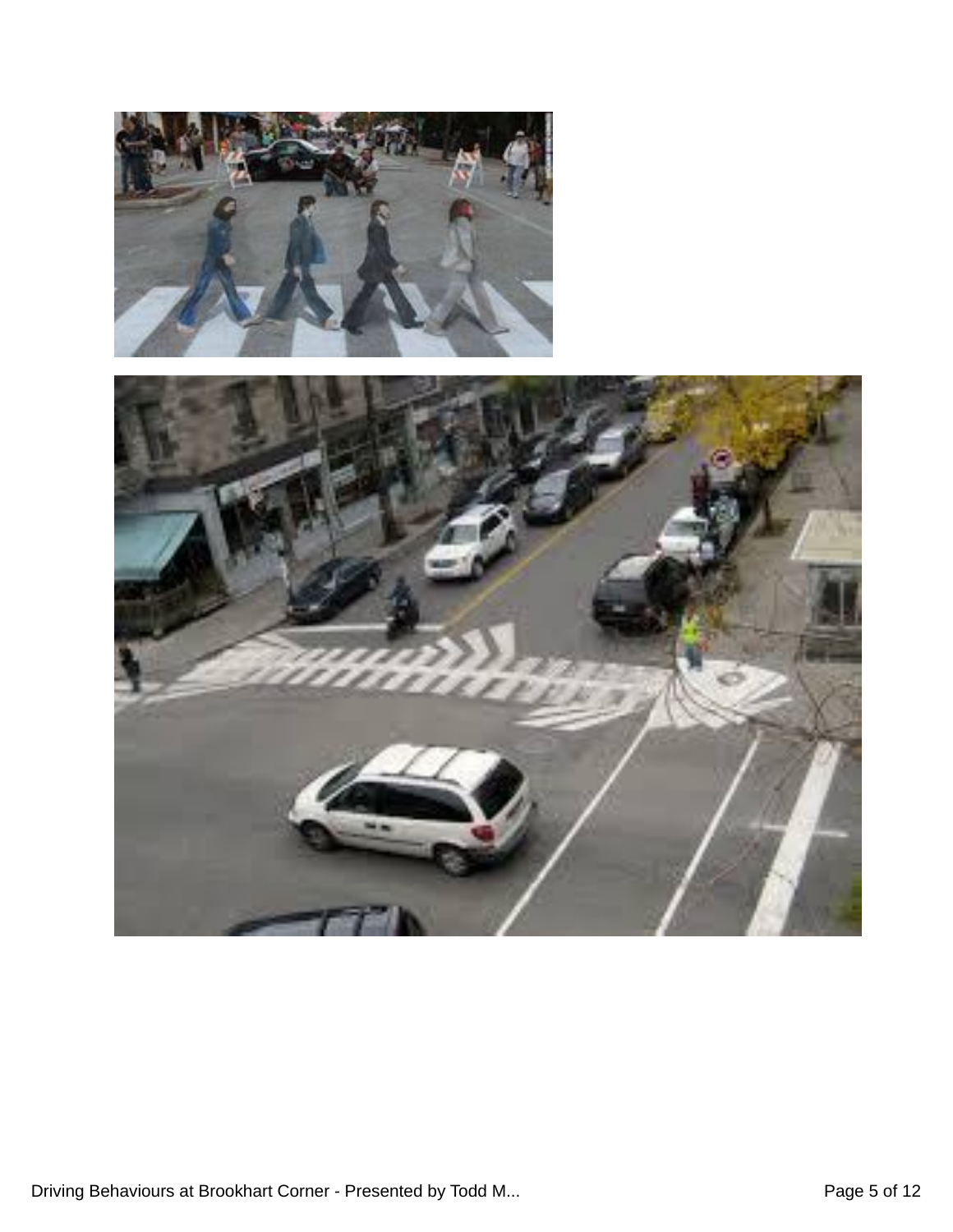



Driving Behaviours at Brookhart Corner - Presented by Todd M... Page 6 of 12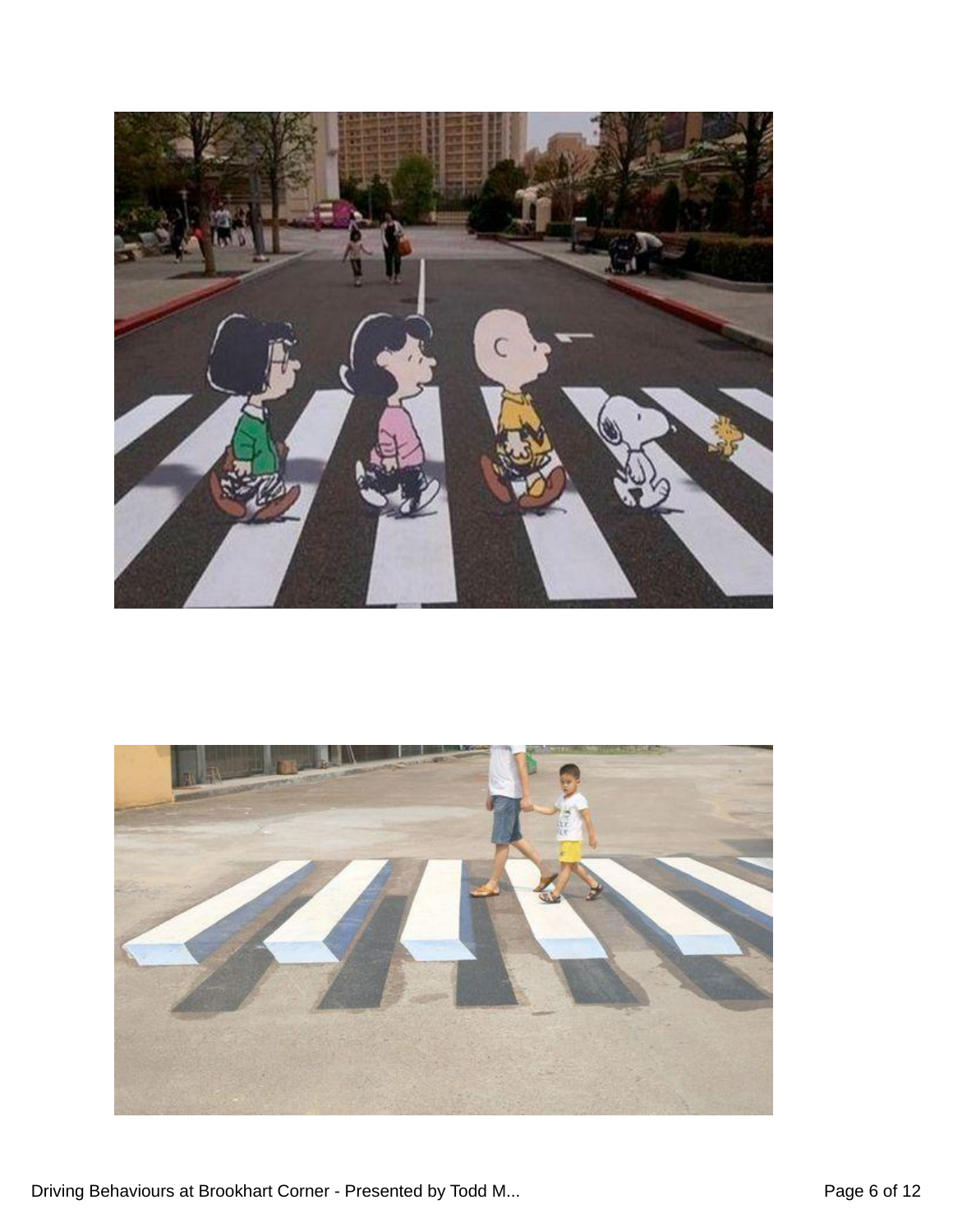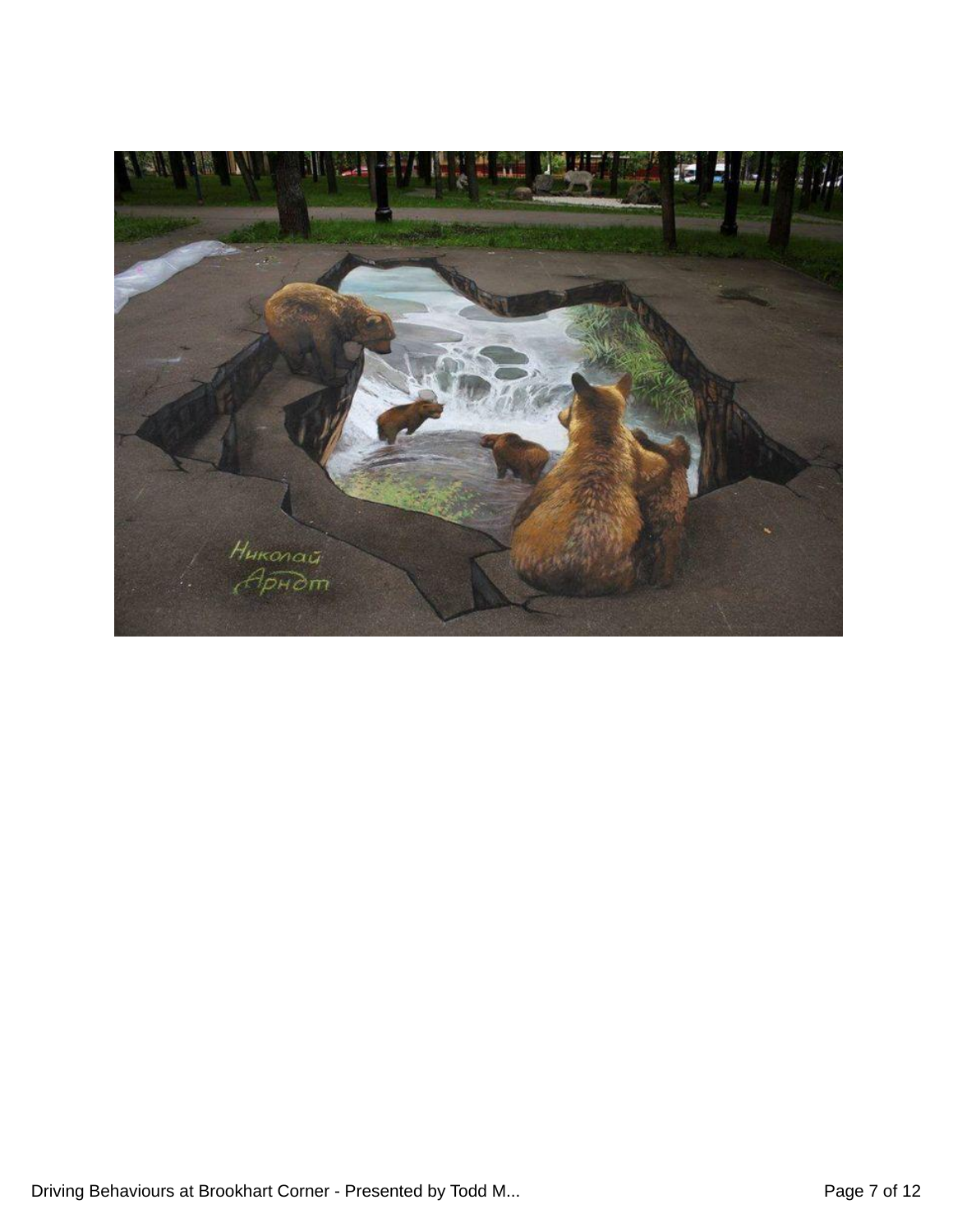# **COUNCIL ACTION PENDING LIST**

|                                     | as of July 7, 2016            | <b>COUNCIL ACTION PENDING LIST</b> |                       |                                                                                                                                                                                     |                                    |                                          |                 |               |                                                                                                                                                                                                                                                                                                                                                                                                                                                                                                           |
|-------------------------------------|-------------------------------|------------------------------------|-----------------------|-------------------------------------------------------------------------------------------------------------------------------------------------------------------------------------|------------------------------------|------------------------------------------|-----------------|---------------|-----------------------------------------------------------------------------------------------------------------------------------------------------------------------------------------------------------------------------------------------------------------------------------------------------------------------------------------------------------------------------------------------------------------------------------------------------------------------------------------------------------|
| dminist                             | <b>Meeting</b><br><b>Date</b> | <b>Source</b>                      | Item<br><b>Number</b> | <b>Action Required</b>                                                                                                                                                              | <b>Staff</b><br><b>Responsible</b> | <b>Multi Staff</b><br><b>Responsible</b> | <b>Due Date</b> | <b>Status</b> | <b>Additional Comments</b>                                                                                                                                                                                                                                                                                                                                                                                                                                                                                |
| trative<br>Officer Status<br>Report | 06 Mar 2012 Standing          |                                    | MD - 0436             | From Council Planning Session- Prepare approach/options<br>of a social media strategy and how it could be expanded to<br>'go where citizens are at".                                | Emily Olsen                        |                                          | 30 Sep 2016     | In Progress   | A social media strategy will be created as<br>part of the communications strategy. Key<br>pieces to the strategy include an editorial<br>plan, scheduling considerations, and an<br>approved public communications policy for<br>administration. Facebook or other<br>identified social media applications would<br>potentially launch in conjunction with the<br>refreshed Town of Hinton website. Mar.<br>27/15 Date moved to September, 2016<br>due to Admin capacity and intricacies of<br>this work. |
|                                     | 11 Sep 2012 Standing          |                                    | MD - 0607             | 2012 Municipal Resource Optimization: Review potential for Gordie Lee<br>elimination of commercial waste collection as municipally<br>delivered. Report findings to Finance Manager |                                    |                                          | 12 Jul 2016     | In Progress   | Due date moved to Nov./15 with report to<br>Council late Aug./15. Garbage collection<br>report moved to spring, 2016. Due date<br>moved to April 12, 2016 due to Performing<br>Arts Venue item. To Council April 26,<br>2016. Coming back to Regular Council<br>July 12, 2016.                                                                                                                                                                                                                            |
|                                     | 12 Feb 2013 Standing          |                                    | MD - 0739             | Review pros/cons of metering water and how to move to<br>phased implementation plan; bring back to council.                                                                         | Dale Woloszyn                      |                                          | 09 Aug 2016     | Pending       | Project Plan to be approved by Council by<br>Dec. 31/15. Will engage CEAC for public<br>feedback. Will bring to August 9, 2016<br>Standing Committee.                                                                                                                                                                                                                                                                                                                                                     |
|                                     | 23 Sep 2014 Standing          |                                    | MD - 1186             | After LUB review/updated completed, return "Vacant Land<br>and Under-Developed Land" report back to council                                                                         | Wendy Jones                        | Mindi Petkau                             | 01 Dec 2016     | In Progress   | LUB is currently under a review by<br>Administration and ISL. Final Meeting with<br>Council to review final changes before<br>public process. Draft LUB presented to<br>Council in June 2016, target date for<br>adoption is September 6, 2016. Date<br>moved to accommodate LUB approval.                                                                                                                                                                                                                |
|                                     | 02 Dec 2014 Regular           |                                    | MD - 1221             | Opening Rec Centre on Statutory Days: Continue trial for<br>additional 2-year period; bring attendance results back to<br>Council after that time.                                  | Laura Howarth                      | Hans van<br>Klaveren                     | 01 Dec 2016     | In Progress   | Designated stat holidays are being trialed<br>and results will be reported to Council in<br>December 2016.                                                                                                                                                                                                                                                                                                                                                                                                |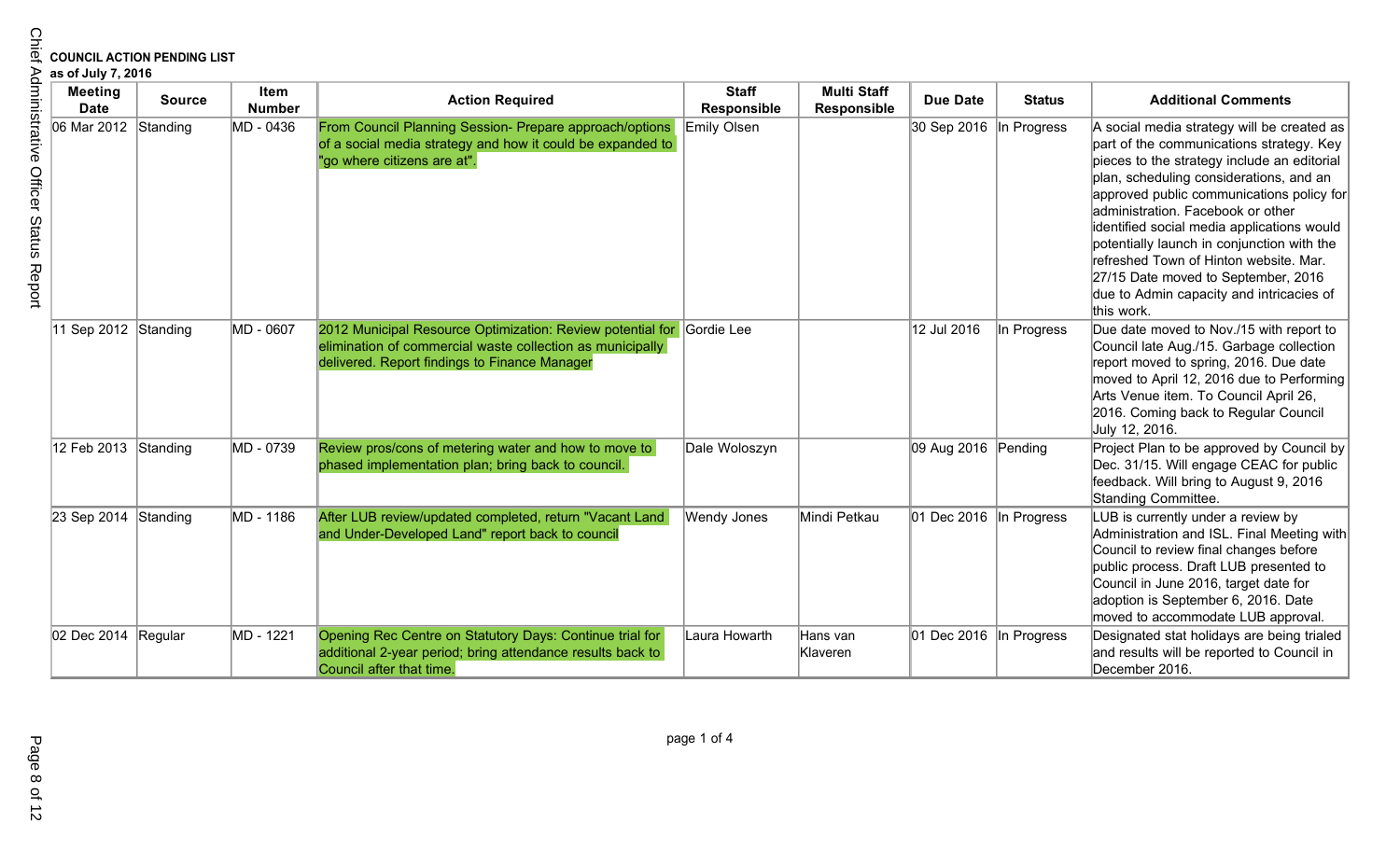| <b>Meeting</b><br><b>Date</b> | <b>Source</b> | <b>Item</b><br><b>Number</b> | <b>Action Required</b>                                                                                                                                                                                                                                                                                                                                                                                                                                                                                                                                                                                    | <b>Staff</b><br>Responsible | <b>Multi Staff</b><br><b>Responsible</b> | <b>Due Date</b>                     | <b>Status</b> | <b>Additional Comments</b>                                                                                                                                                                                                                                                                                                                                                                                                                                                                                                                                                                                                                                                                                                                                          |
|-------------------------------|---------------|------------------------------|-----------------------------------------------------------------------------------------------------------------------------------------------------------------------------------------------------------------------------------------------------------------------------------------------------------------------------------------------------------------------------------------------------------------------------------------------------------------------------------------------------------------------------------------------------------------------------------------------------------|-----------------------------|------------------------------------------|-------------------------------------|---------------|---------------------------------------------------------------------------------------------------------------------------------------------------------------------------------------------------------------------------------------------------------------------------------------------------------------------------------------------------------------------------------------------------------------------------------------------------------------------------------------------------------------------------------------------------------------------------------------------------------------------------------------------------------------------------------------------------------------------------------------------------------------------|
| 13 Jan 2015                   | Standing      | MD - 1229                    | <b>Housing Funds Allocation/Municipal Affairs (4 houses):</b><br>Prepare a plan to allocate the \$1M sale proceeds.<br>SC Direction April 28, 2015 - Send a request to<br>Municipal Affairs in regards to the \$1M from sale<br>proceeds of the Rural and Native Housing to be<br>applied to 1) Habitat for Humanity; 2) Balance of<br>funding to be applied to Hinton's future contribution to<br>the Evergreen facility upgrade; 3) in the event the<br><b>Evergreen Facility Upgrade is not an option then the</b><br>balance of the funding to be applied to other projects<br>that meet the criteria | Denise Parent               |                                          | 30 Jun 2015                         | In Progress   | April 9/15 - Discussion with Don Squires<br>from Capital Initiatives of Municipal Affairs<br>as to project proposals of the sale<br>proceeds within the Town of Hinton. He<br>suggested that Habitat would be a good<br>proposal or any project that supports<br>attainable housing. A letter is to be<br>drafted with proposals for their<br>consideration. April 28/15 - Report went to<br>Standing Committee; May 4/15 - Letter<br>submitted to Housing Development MA<br>requesting transfer of funds, awaiting<br>response. Response delayed due to May<br>5/15 Provincial election. Nov 2015 followed<br>up with an email as to status. Still waiting<br>for a response. Dec/Jan 2016 Mayor<br>followed up with Mike Leathwood and<br>waiting for a response. |
| 03 Feb 2015                   | Regular       | MD - 1302                    | That Administration provide a similar report on development Wendy Jones<br>permit deposits (update) within twelve months to review the<br>status of outstanding deposits.                                                                                                                                                                                                                                                                                                                                                                                                                                 |                             |                                          | $ 03 \text{ Feb } 2016$ In Progress |               | Development deposits are now up to date.<br>Administration will present a report on<br>system changes April 26, 2016. Deposits<br>all up to date - report to Council May 3,<br>2016. Report delayed due to work<br>priorities. All development deposits remain                                                                                                                                                                                                                                                                                                                                                                                                                                                                                                      |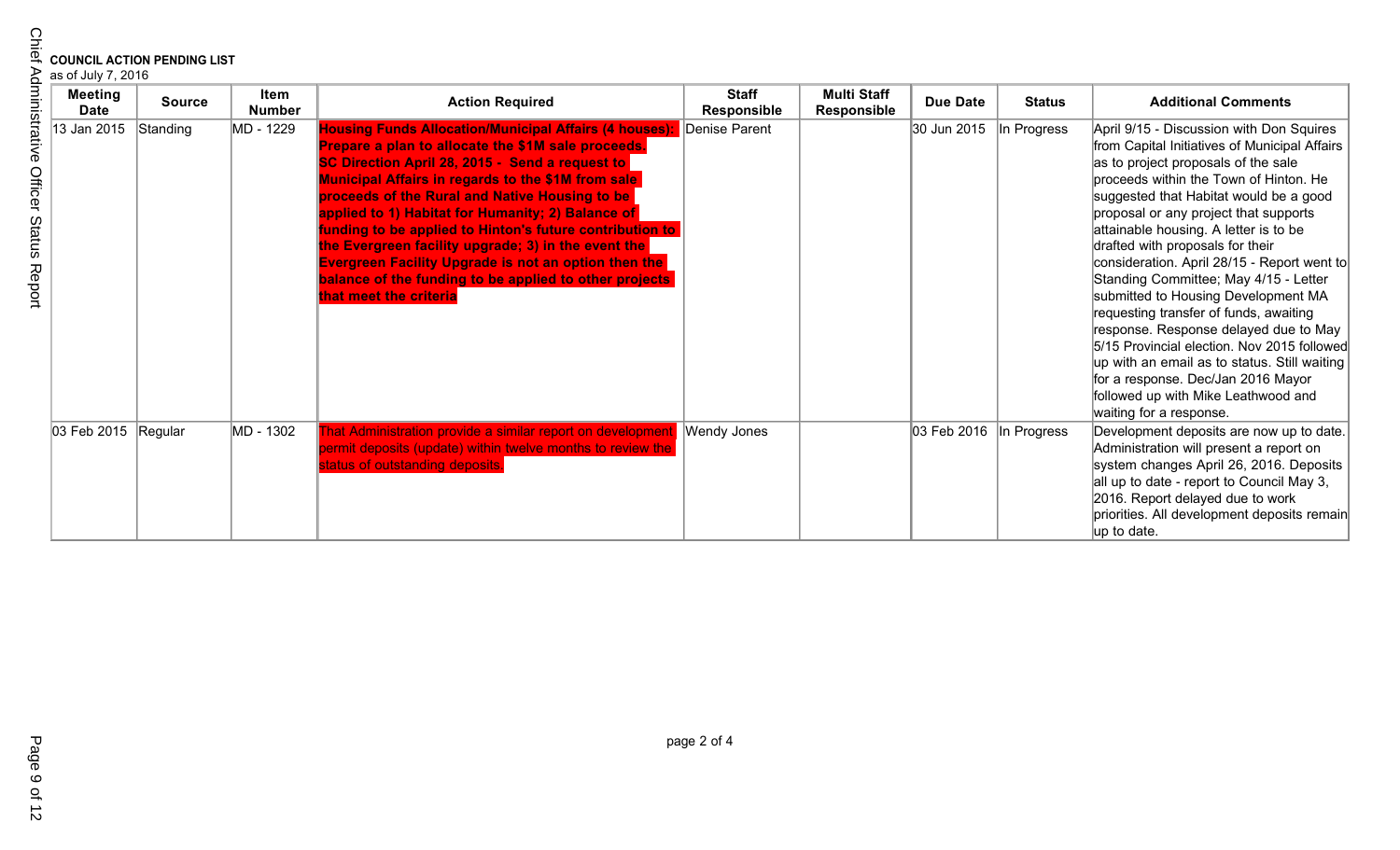| <b>Chief</b>                         | as of July 7, 2016            | <b>COUNCIL ACTION PENDING LIST</b> |                       |                                                                                                                                                                              |                                    |                                          |                                |               |                                                                                                                                                                                                                                                                                                                                                                                                                                                                                                              |
|--------------------------------------|-------------------------------|------------------------------------|-----------------------|------------------------------------------------------------------------------------------------------------------------------------------------------------------------------|------------------------------------|------------------------------------------|--------------------------------|---------------|--------------------------------------------------------------------------------------------------------------------------------------------------------------------------------------------------------------------------------------------------------------------------------------------------------------------------------------------------------------------------------------------------------------------------------------------------------------------------------------------------------------|
|                                      | <b>Meeting</b><br><b>Date</b> | Source                             | Item<br><b>Number</b> | <b>Action Required</b>                                                                                                                                                       | <b>Staff</b><br><b>Responsible</b> | <b>Multi Staff</b><br><b>Responsible</b> | <b>Due Date</b>                | <b>Status</b> | <b>Additional Comments</b>                                                                                                                                                                                                                                                                                                                                                                                                                                                                                   |
| Administrative Officer Status Report | 16 Jun 2015                   | Regular                            | MD - 1290             | Research all options for the mobile home parks conditions<br>and issues, including roads and number of exits. Bring<br>back to Standing Committee.                           | Wendy Jones                        | Mike Schwirtz                            | 30 Nov 2016                    | In Progress   | Fire, Bylaw, Planning and Town Manager<br>met to discuss and evaluate new<br>strategies. The Safer Communities and<br>Neighbourhoods Act of Alberta was<br>reviewed with legal advice and the findings<br>were that this Act does will not support<br>us. Legal is aware of similar issue in<br>another community and is going to review<br>and see what approach we may take.<br>Update Aug 6/15 date moved to allow for<br>further research. Moving date to<br>November, 2016 due to required<br>research. |
|                                      | 23 Jun 2015                   | Standing                           | MD - 1296             | Town Campground: Prepare "business case" to install full<br>or partial services at the campground; and/or exit strategy to<br>get out of the campground business by Jan./16. | <b>Wendy Jones</b>                 | Gordie Lee                               | 30 Sep 2016 Pending            |               | Moved to Q3, 2016 (from April, 2016) due<br>to scope of work and administration<br>capacity.                                                                                                                                                                                                                                                                                                                                                                                                                 |
|                                      | 01 Sep 2015 Regular           |                                    | MD - 1315             | Beaver Boardwalk: Prepare a brochure which includes<br>detailed map of boardwalk; to be included in the 2016<br>budget.                                                      | Mike Schwirtz                      | Emily Olsen                              | 01 Jun 2016                    | In Progress   | Plan is in place to have brochure<br>produced by end of year. Working with a<br>publisher to have brochure ready for<br>Spring, 2016. Awaiting content and review                                                                                                                                                                                                                                                                                                                                            |
|                                      | 01 Sep 2015 Regular           |                                    | MD - 1345             | Proceed with consultant to engage in a 10-year Strategic<br>Plan for the Dr. Duncan Murray Recreation Centre<br>evaluation.                                                  | <b>Wendy Jones</b>                 | Laura Howarth                            | 01 Apr 2017                    | In Progress   | Plan is being developed. Brought to<br>Standing Committee meeting on June<br>28th. Preparing concept plan and public<br>feedback process.                                                                                                                                                                                                                                                                                                                                                                    |
|                                      | 13 Oct 2015                   | Standing                           | MD - 1326             | Develop a long term development plan for the Athabasca<br><b>Riverfront Park</b>                                                                                             | Laura Howarth                      | Hans van<br>Klaveren                     | 31 Oct 2016                    | In Progress   | Information gathered from operating for a<br>second season / park use will be taken<br>into consideration.                                                                                                                                                                                                                                                                                                                                                                                                   |
|                                      | 27 Oct 2015                   | Standing                           | MD - 1334             | Develop a modest grant system to cover part of the cost of<br>going to a standardized box for a key box program.                                                             | Mike Schwirtz                      | <b>Todd Martens</b>                      | 01 Dec 2016 In Progress        |               | Delayed due to work priorities. Will bring<br>back during budget process.                                                                                                                                                                                                                                                                                                                                                                                                                                    |
|                                      | 27 Oct 2015                   | Standing                           | MD - 1335             | Incorporate terminology around the new and existing<br>buildings on the key box program for a phased in period.                                                              | Mike Schwirtz                      | <b>Todd Martens</b>                      | $ 01$ Dec 2016 $ $ In Progress |               | Delayed due to work priorities. Will bring<br>back during budget process.                                                                                                                                                                                                                                                                                                                                                                                                                                    |
|                                      | 27 Oct 2015                   | Standing                           | MD - 1336             | Bring the key box bylaw to Regular Council for a decision                                                                                                                    | Mike Schwirtz                      | <b>Todd Martens</b>                      | $ 01$ Dec 2016 $ $ In Progress |               | Delayed due to work priorities. Will bring<br>back during budget process.                                                                                                                                                                                                                                                                                                                                                                                                                                    |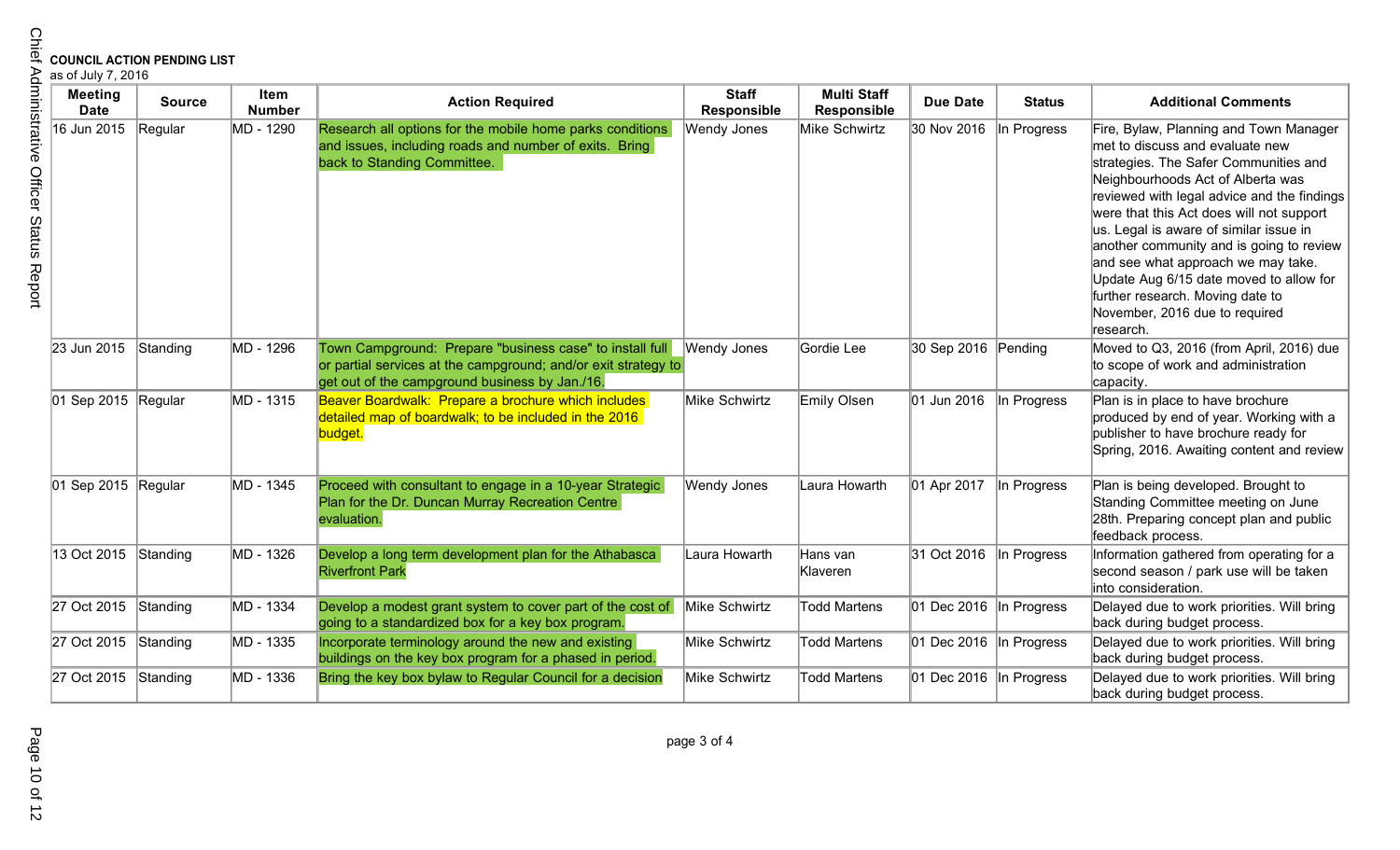| as of July 7, 2016<br><b>Multi Staff</b><br><b>Staff</b> |               |                       |                                                                                                                                                                                                                                                                                 |               |                    |                     |               |                                                                                                                                                                                                                                                                                                                   |
|----------------------------------------------------------|---------------|-----------------------|---------------------------------------------------------------------------------------------------------------------------------------------------------------------------------------------------------------------------------------------------------------------------------|---------------|--------------------|---------------------|---------------|-------------------------------------------------------------------------------------------------------------------------------------------------------------------------------------------------------------------------------------------------------------------------------------------------------------------|
| <b>Meeting</b><br><b>Date</b>                            | <b>Source</b> | Item<br><b>Number</b> | <b>Action Required</b>                                                                                                                                                                                                                                                          | Responsible   | <b>Responsible</b> | <b>Due Date</b>     | <b>Status</b> | <b>Additional Comments</b>                                                                                                                                                                                                                                                                                        |
| 15 Dec 2015 Regular                                      |               | MD - 1356             | Participatory Budget: Bring the topic of the participatory<br>budget forward for discussion at a Standing Committee<br>meeting by March, 2016.                                                                                                                                  | Denise Parent |                    | 15 Aug 2016 Pending |               | Council direction on April 5th was to send<br>PB documentation to CEAC sub<br>committee for their review and input by<br>July 15, 2016. Date moved pending CEAC<br>lfeedback.                                                                                                                                     |
| 02 Feb 2016 Regular                                      |               | MD - 1348             | HGFAC: Administration to bring Bylaw #1085 for review at a Mike Schwirtz<br>Standing Committee meeting prior to the 2016<br>Organizational Meeting of Council.                                                                                                                  |               | Rhonda West        | 05 Sep 2016 Pending |               | Report will come to Council at the<br>Standing Committee meeting of<br>September 13, 2016.                                                                                                                                                                                                                        |
| 19 Apr 2016                                              | Regular       | MD - 1361             | Prepare a report on the Town of Hinton crosswalk flashing<br>lights One-Time project from the HGFAC recommendations<br>and bring back to Standing Committee                                                                                                                     | Gordie Lee    | <b>NONE</b>        | 09 Aug 2016         | In Progress   | Researching current pilot projects,<br>Calgary and current user Airdrie. Bring to<br>July 12, 2016 Standing Committee. With<br>the July 12, 2016 Standing Committee<br>meeting being changed to a Regular<br>Meeting this report will now come to the<br>next Standing Committee which will be<br>August 9, 2016. |
| 10 May 2016 Standing                                     |               | MD - 1366             | Review the Public Art Policy in 2016 regarding how<br>donations from residents can be incorporated.                                                                                                                                                                             | Laura Howarth | Denise Parent      | 30 Dec 2016         | Pending       | Low priority at this time. Issue prompting<br>this review is being managed separately.                                                                                                                                                                                                                            |
| 17 May 2016 Regular                                      |               | MD - 1368             | Explore the possibility of a helipad at the Hinton Hospital.                                                                                                                                                                                                                    | Gordie Lee    |                    | 31 Dec 2016         | Pending       |                                                                                                                                                                                                                                                                                                                   |
| 28 Jun 2016 Standing                                     |               | MD - 1373             | Municipal Planning Commission: Remove MPC component Wendy Jones<br>from draft LUB and bring a report back to Council providing a<br>review of feedback received under the new LUB in June,<br>2017.                                                                             |               |                    | 30 Jun 2017         | Pending       |                                                                                                                                                                                                                                                                                                                   |
| 28 Jun 2016                                              | Standing      | MD - 1374             | Recreation Centre 10 Year Strategy: Proceed with concept Wendy Jones<br>plan, stakeholder engagement under Concept 1 - New<br>Components (Aquatic Centre, Fieldhouse) added to Dr.<br>Duncan Murray Recreation Centre and conduct an Open<br>House by the end of October, 2016. |               |                    | 31 Oct 2016         | Pending       |                                                                                                                                                                                                                                                                                                                   |